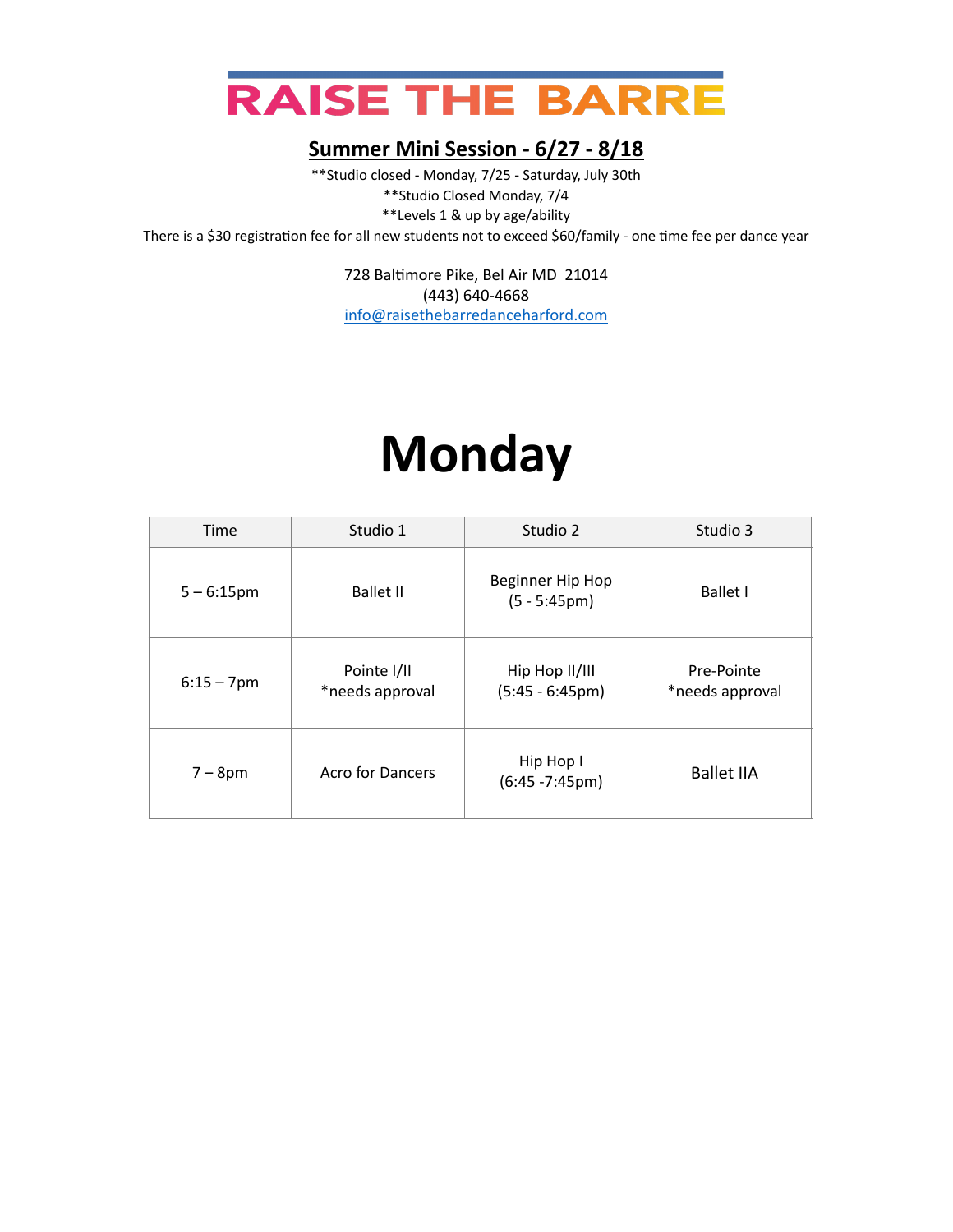

\*\*Studio closed - Monday, 7/25 - Saturday, July 30th \*\*Studio Closed Monday, 7/4 \*\*Levels 1 & up by age/ability There is a \$30 registration fee for all new students not to exceed \$60/family - one time fee per dance year

> 728 Baltimore Pike, Bel Air MD 21014 (443) 640-4668 [info@raisethebarredanceharford.com](mailto:info@raisethebarredanceharford.com)

## **Tuesday**

| Time          | Studio 1                         | Studio 2                         | Studio 3                                   |
|---------------|----------------------------------|----------------------------------|--------------------------------------------|
| $5 - 6:15$ pm | <b>Ballet III</b>                | Tap $I/II$<br>$(5 - 6pm)$        | <b>Creative Movement</b><br>$(5 - 5:40pm)$ |
| $6 - 7:15$ pm | Pointe II/III<br>*needs approval | Contemporary I/II<br>$(6 - 7pm)$ | Pre-Ballet/Tap<br>$(5:45 - 6:30pm)$        |
| $7 - 8pm$     | Jazz I/II                        | Lyrical II/III                   | <b>Ballet IA</b><br>$(6:30 - 7:30pm)$      |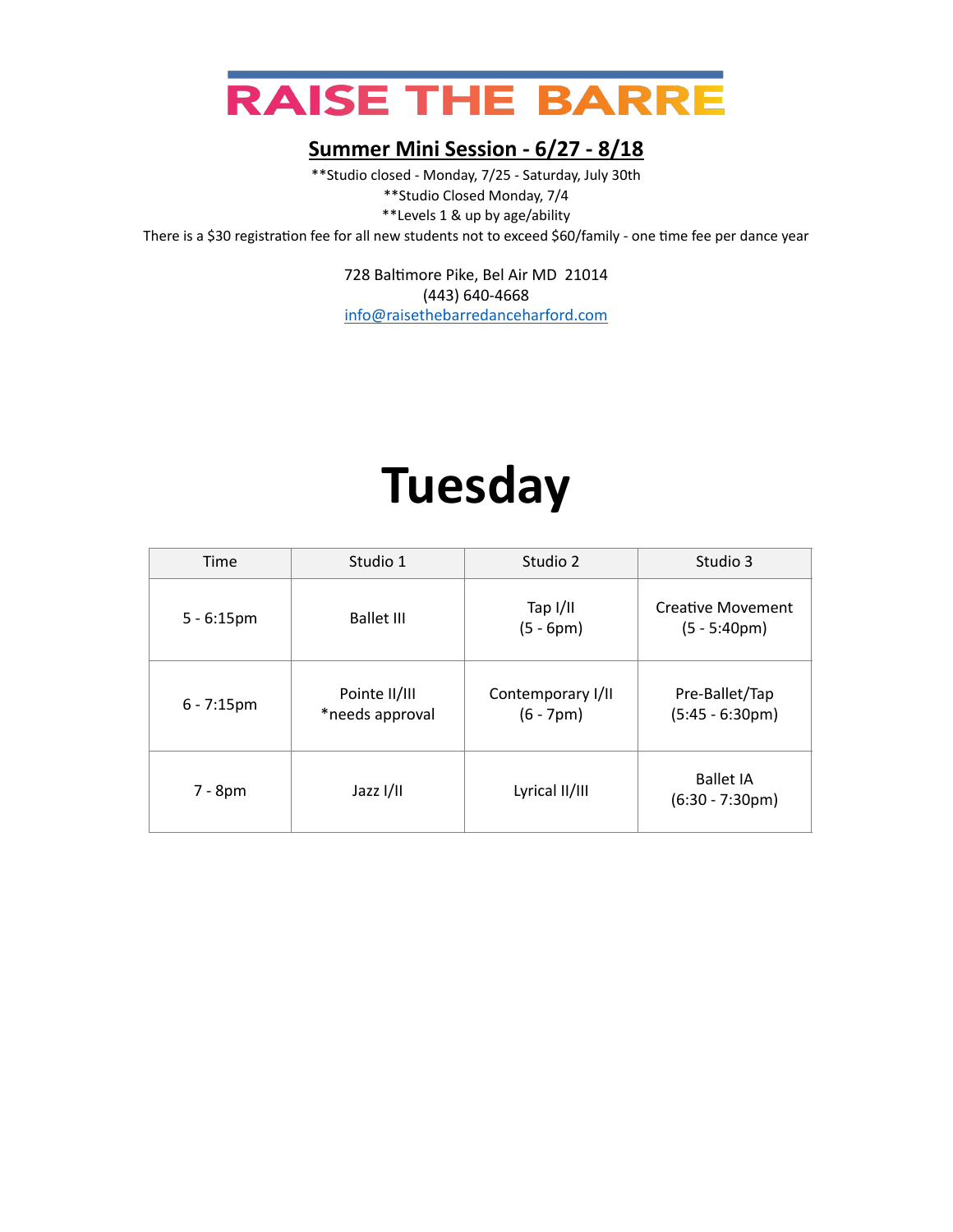

\*\*Studio closed - Monday, 7/25 - Saturday, July 30th \*\*Studio Closed Monday, 7/4 \*\*Levels 1 & up by age/ability There is a \$30 registration fee for all new students not to exceed \$60/family - one time fee per dance year

> 728 Baltimore Pike, Bel Air MD 21014 (443) 640-4668 [info@raisethebarredanceharford.com](mailto:info@raisethebarredanceharford.com)

# **Wednesday**

| Time             | Studio 1                | Studio 2                             | Studio 3                               |
|------------------|-------------------------|--------------------------------------|----------------------------------------|
| $4:30 - 5:15$ pm | <b>Beginner Ballet</b>  | Intro Tap/Jazz                       | Mini Acro                              |
| $5:15 - 6$ pm    | Intro Ballet            | Teen Hip Hop<br>$(5:15 - 6:15pm)$    | Little Acro                            |
| $6 - 7$ pm       | <b>Ballet Technique</b> | Tik Tok Hip Hop<br>$(6:15 - 7:15pm)$ | Jazz IA                                |
| 7 - 8pm          | Jazz II/III             | Lyrical I/IIA                        | Yoga<br>Ages: 8 - 12<br>$(7:15 - 8pm)$ |